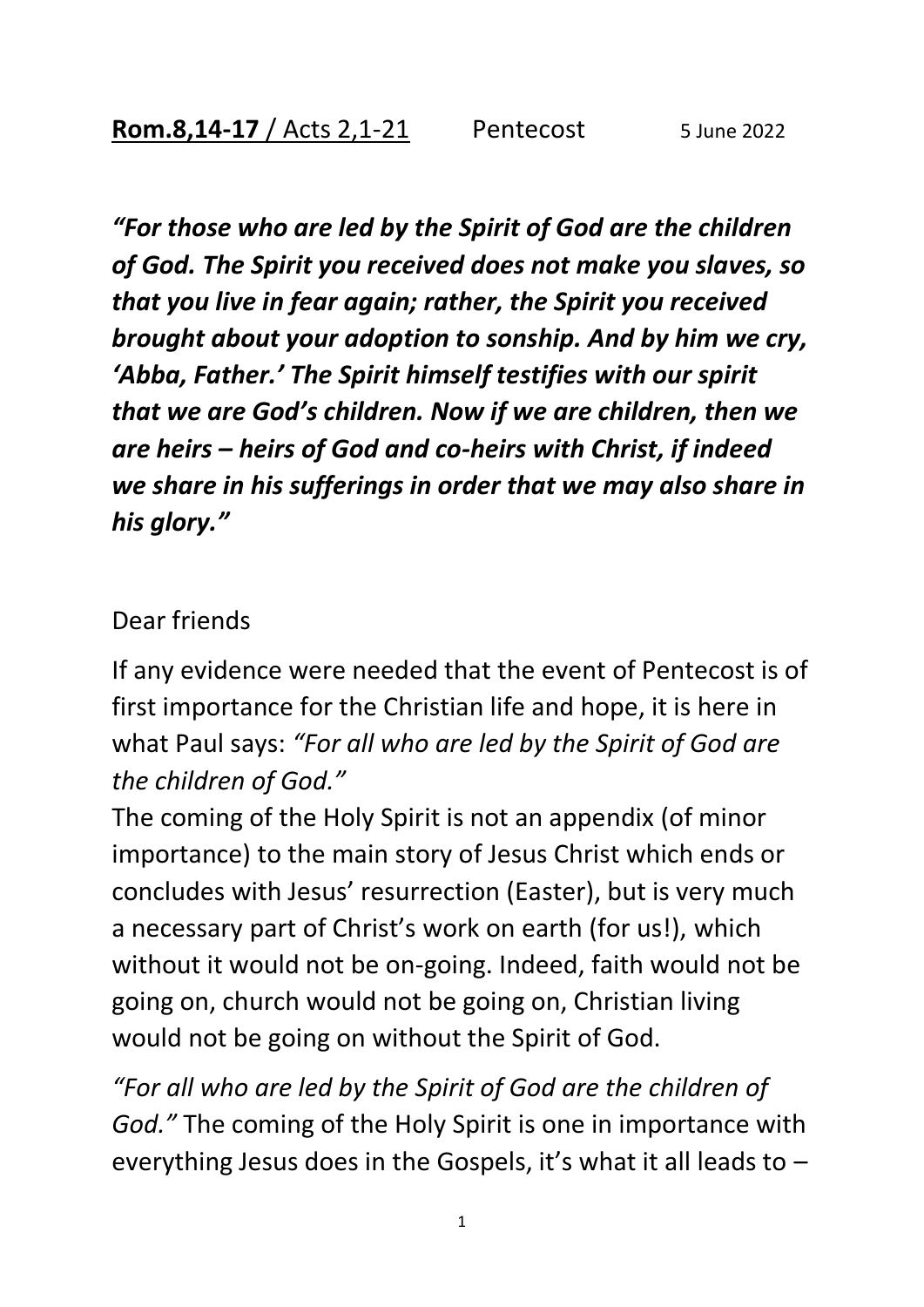as Jesus himself pointed out to his disciples in his parting words to them, when he told them to wait for the power to be sent to them from the Father. But it is seen also at the beginning of John's gospel, where the significance of Christ's coming and work is put like this: "*But to all who did receive him, who believed in his name, he gave the right to become children of God."* (Jn.1,12) And the witness of John the Baptist about Jesus made the connection to the Holy Spirit clear: "*he who is coming after me is mightier than I, whose sandals I am not worthy to carry. He will baptise you with the Holy Spirit and with fire."* (Mt.3,11)

What happened at Pentecost, then, was and is no less definitive for the Christian faith and for the church than is any aspect of Jesus Christ's life, word and work. In fact, without this event the Christian faith would have been something of a non-starter, it would have become like a present with nothing inside, a thing without content; and the church likewise – it would have become a mere shadow and an empty hull, quite unlike what by the Holy Spirit (!) it actually did become.

Let us understand this also as an explanation for why there may be such a thing as a faith that is Christian in name, but in practice turns out to have no particularly Christian content to it, that is, does not translate into love on the ground and obedience to God's will which is his children's joy and desire; and the same with church: why it can have the name, but not be the thing. It is the coming of the Spirit of God – the Holy Spirit – that creates a church which is rich in real content, the content being Jesus Christ.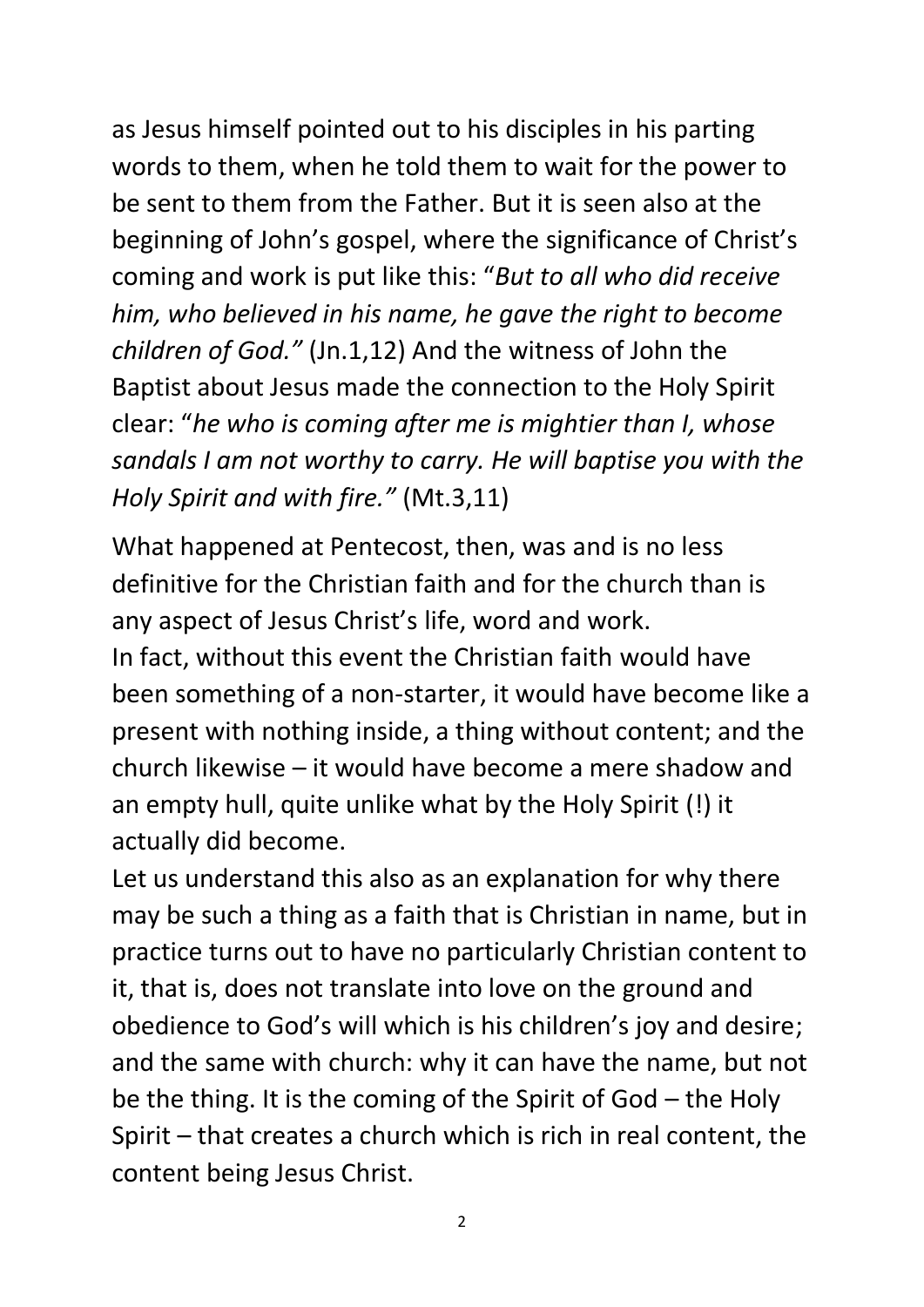The word used in Acts 2 to describe the activity of the Holy Spirit at Pentecost is telling – it's the word "to fill": "*it filled the whole house where they were sitting"* in verse 2, and then in verse 4: "*All of them were filled with the Holy Spirit and began to speak in other tongues as the Spirit enabled them."*  But to fill is to supply a new content!

It is with a view to this 'content' that Scripture counsels Christians: "*Be filled with the Holy Spirit!"* The same is in view when Jesus says to his disciples: *"Receive the Holy Spirit"*. In numerous places in the book of Acts we are taught the connection there is between a faith that has real content and the receiving of the Holy Spirit.

But let us ask: What happens in such filling? What of the content that is being supplied? It is instructive here to note that the people filled with the Holy Spirit at Pentecost were mocked by onlookers who explained what they saw by saying: *"They are filled with new wine!"* In other words they said: "Look at them, no longer themselves, drunk, no longer with it, and it's only 9 o'clock in the morning! Which means they are going to be of no use to anyone for the rest of the day!"

Not themselves – no use for the going concerns of the day, useless: this is the world's perspective on the effect of the Holy Spirit on those who receive him; this is the world's perspective on the Christian faith when it has content! When we are filled with the Holy Spirit, we do become less in ourselves and less *of* ourselves: but we are not drunk, outside of a right mind or in a state of alienation, we are in fact more ourselves, truer to ourselves and truer to each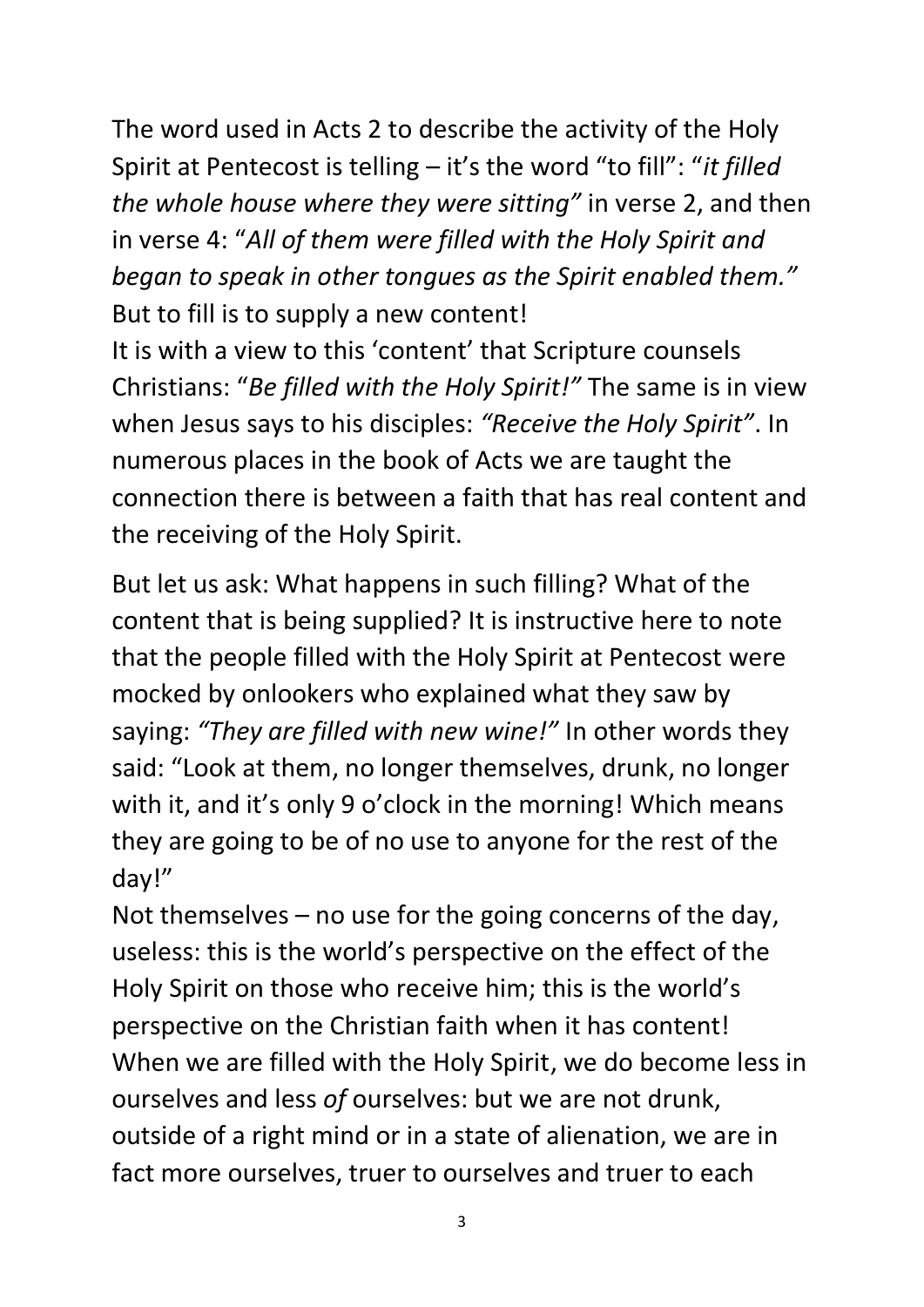other, and less alienated. When we are filled with the Holy Spirit, we do become useless to the world: but we are not drunk or too inebriated to care or out of a right mind (as the world supposes!), we are useless to the world because we pay attention to the things of God and are useful to his purposes.

Surely this is what Peter described when he explained what was happening. "They are not drunk. They are less their old selves, yes, but they are truer selves; they are useless, but only because they are in fact becoming useful."

The way Paul puts it, making clearer in the process the implication of it, is to say that those who are led by the Spirit are children of God. That is, they are no longer children of the world.

This speaks of real change; it is a change of content. For as children of the world what were we? What is the content of a child of the world? Paul describes it in the first chapter of this same letter: "*And since they did not see fit to acknowledge God, God gave them up to a debased mind to do what ought not to be done. They were filled* (!) *with all manner of unrighteousness, evil, covetousness, malice. They are full* (!) *of envy, murder, strife, deceit, maliciousness."* (Rom.1,28.29) The spirit that holds sway here, says Paul, is that of slavery: as children of the world, we are constrained by the law of sin to do wrong, driven by our fears to seek our own best interests at a cost to others and in ways that are at odds with God.

But as children of God, he says, we have new and other content in us: new principles take the place of the old ones –